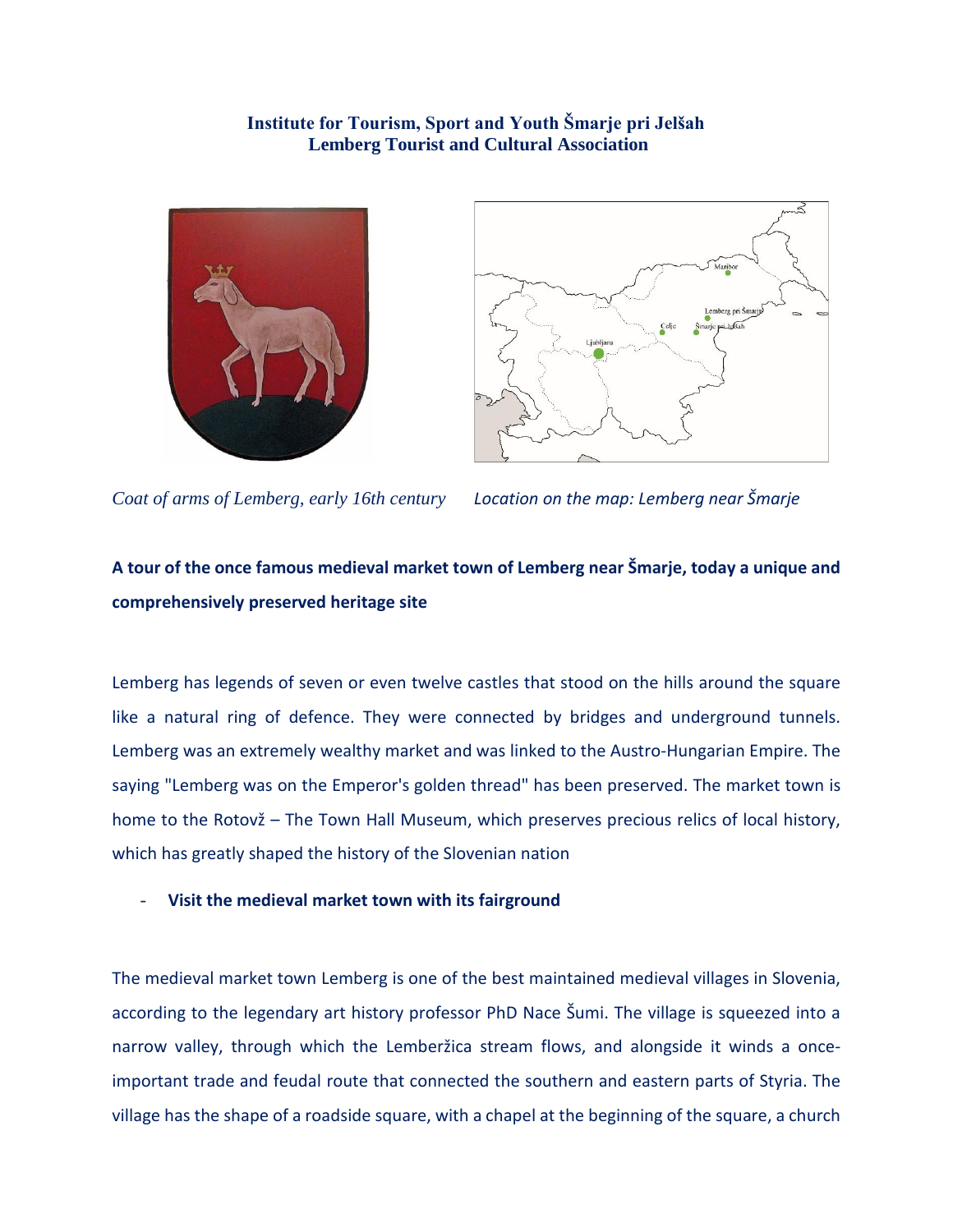at the end and a cemetery alongside it. Lemberg was first granted market rights in the 14th century and was famous for its fairs.

In 1506, Emperor Maximilian I granted Lemberg and its inhabitants the first imperial charter, which allowed them to have a fair centre with all rights and privileges. The fairground is squeezed into the square and as such part of the market area, which is also a special feature in Slovenia. The village has preserved its medieval design and is protected as a cultural and historical heritage site in the Slovenian Cultural Heritage Register. Trade fairs remained alive for 500 years.



*Museum at Town hall, the first imperial charter of free trade of the Lemberg market in 1506, signed by King Maximilian I (The original charter is kept in the Maribor Regional Archives). The Hand of Justice at the Town hall (bronze, 2009, Mirsad Begič).*

#### - **The Tour of the former Folk School**

There was a school here, even before Empress Maria Theresa. The first school stood at the Church of St. Pancras, where the rectory was located. According to the story, the school was headed by a woman, which was very unusual considering that it was founded before Empress Maria Theresa ordered the introduction of education throughout her empire. The new school was built at the end of the 19th century. There is now a cultural-historical space for the local community.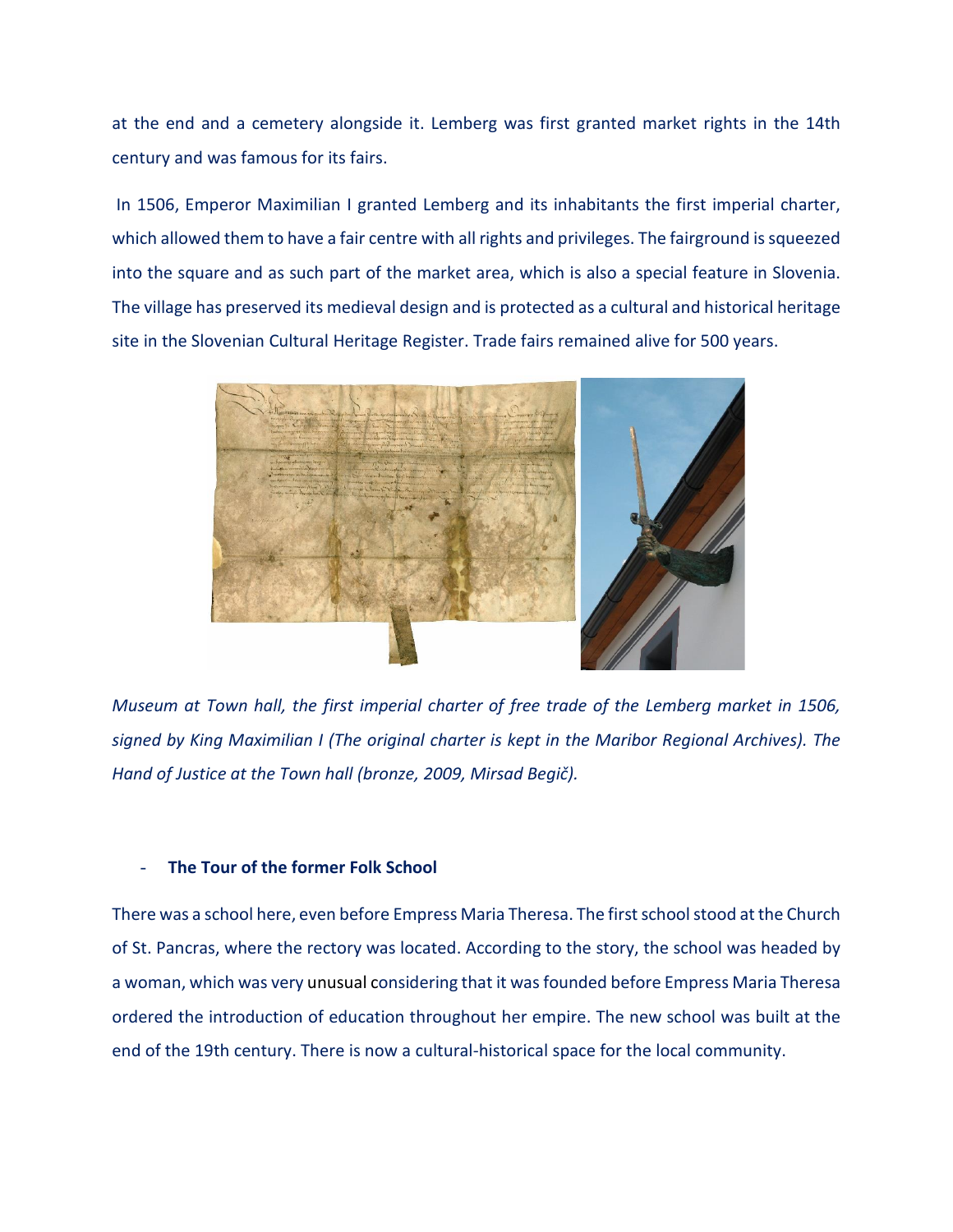

*Lemberg near Šmarje, former folk and primary school, late 19th century. In the foreground the fairground, behind the school the fairground inn, behind it the Town hall and behind it the Church of St. Nicholas, on the left on the castle hill the tomb chapel in the Church of St. Pancras.*

## - **Visit the Town hall - Rotovž**

The medieval Town hall or Rotovž, also known as the magistrate's court, stands in the centre of the village. From the Middle Ages until 1820, it was the seat of a magistrate. On the building was the golden hand of justice with a sword (now made of bronze), symbolising and confirming judicial and commercial (trade) freedoms. There is also a pillory, or a pillar of shame, attached to the Town hall where people who cheated at fairs were tried. In the market square, every house had a craft. The richest were leatherworkers, and the oldest craft was pottery.

There were five fair inns, a blacksmith, a wheelwright, a butcher and a shop. In the museum, you will be able to see the castle's architectural element, the medieval capitol, which was once part of the double window or arcaded corridor of Lemberg Castle and is the only material evidence of the former castle. The handicraft objects of the last Lemberg craftsmen who were still active until the 1980s, a potter and a blacksmith, are also preserved here.

On the first floor, you can see rare objects from the taverns and inns of Lemberg and objects belonging to a former judge. A special feature of the museum's collection is the preserved cup of Countess and writer Bertha von Suttner, the first female Nobel Prize winner, who had her own holiday villa near Lemberg.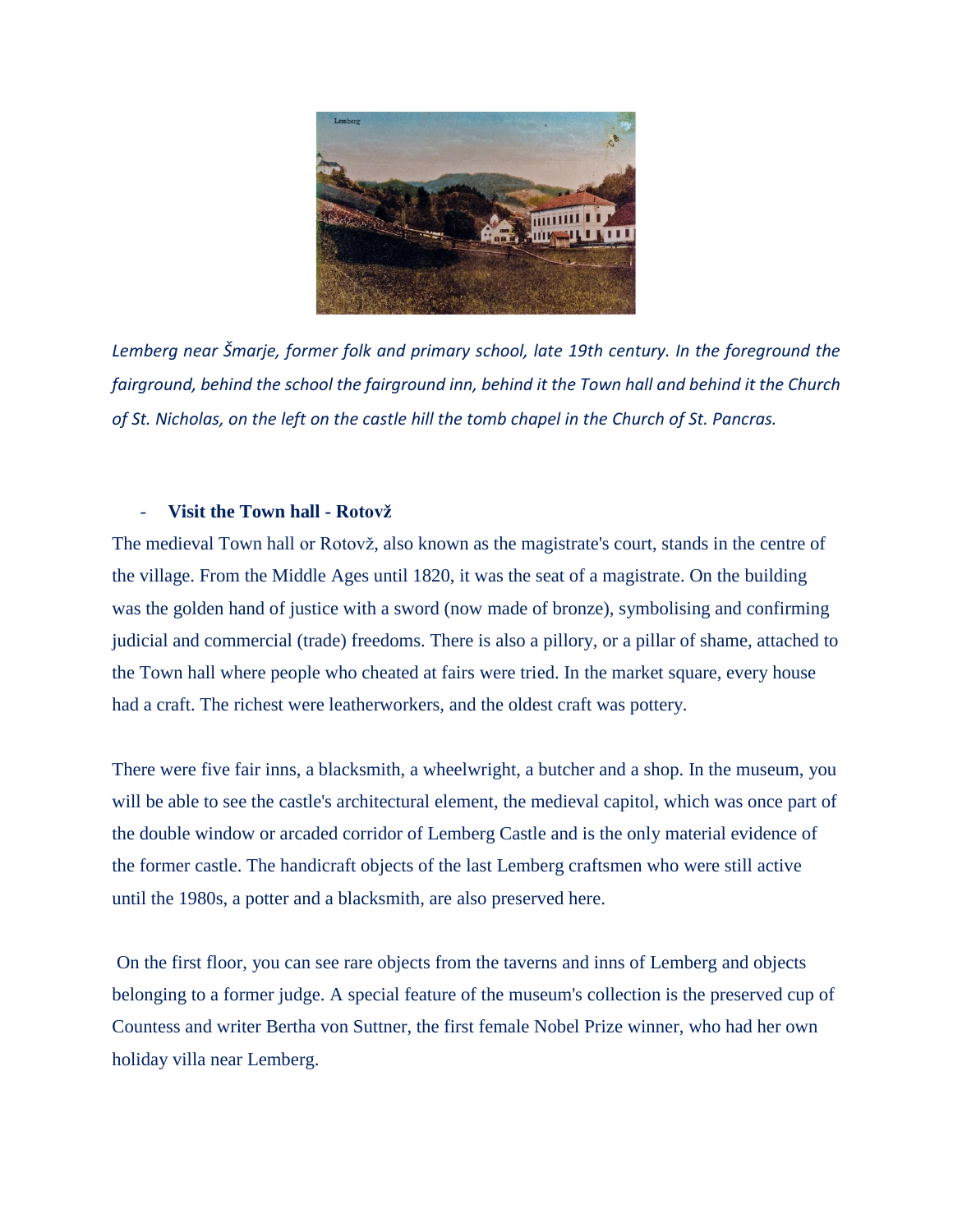

*Lemberg with the Town hall Museum with its* pillar of shame*. The Town hall was renovated and converted into a museum in 2010*.



*The Rotovž Museum, objects from the former fair inns in Lemberg*.



*The Rotovž Museum, the Judge's Wardrobe, the sabre and imperial documents.*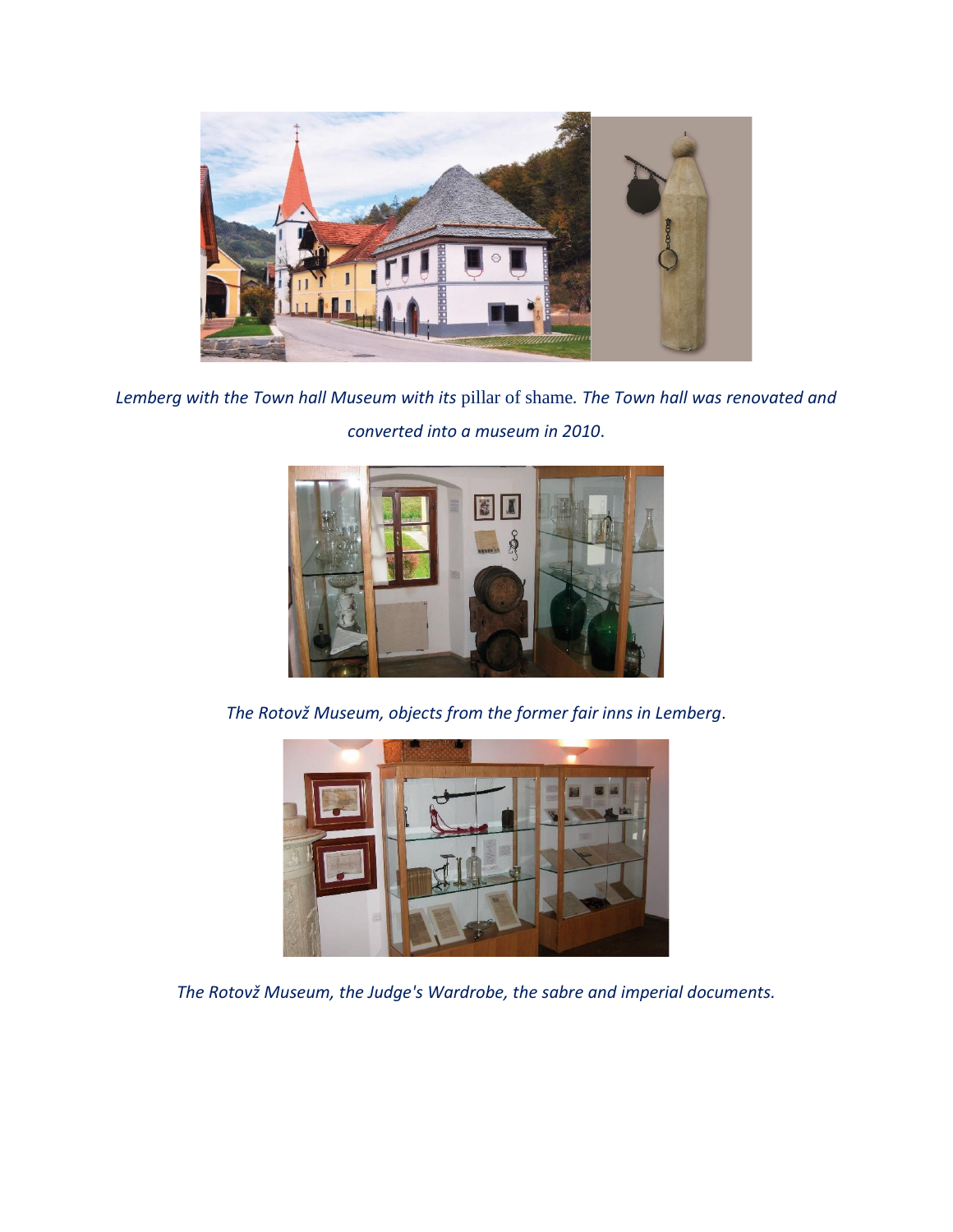#### - **Countess Bertha von Suttner**

The peacemaker, feminist, writer and activist Bertha von Suttner (1843-1914) was Alfred Nobel's unmarried partner and was undoubtedly a key influence on his decision to include the Peace Prize in the set of prizes he listed in his Will. And it was Bertha who was the first woman to receive this award in 1905. Her speech at the award ceremony was realistic, stimulating and touching: "Of all the struggles and questions that arise in our turbulent times, the most important is whether we will choose violence or the rule of law. A time must be approached when the sword will no longer be the judge between nations."



*The Rotovž museum, Cup of Countess Bertha von Suttner, around 1890.*

*Bertha von Suttner bought a house nearby. Legend has it that in gratitude for her help, she gave a local woman this cup filled with sugar, which was an expensive commodity in those days.*

### **- Visit the Church of St. Nicholas**

In the village stands the Gothic and Baroque church of St. Nicholas. It was the seat of the parish from 1490 to 1786, when it was transferred to nearby village Sladka Gora. There was a cemetery around the church, which was also moved to the new parish seat in 1796. The church has a mighty bell tower, about which there are well-known funny stories about the local people dragging a bull into a belfry written by Niko Kuret.